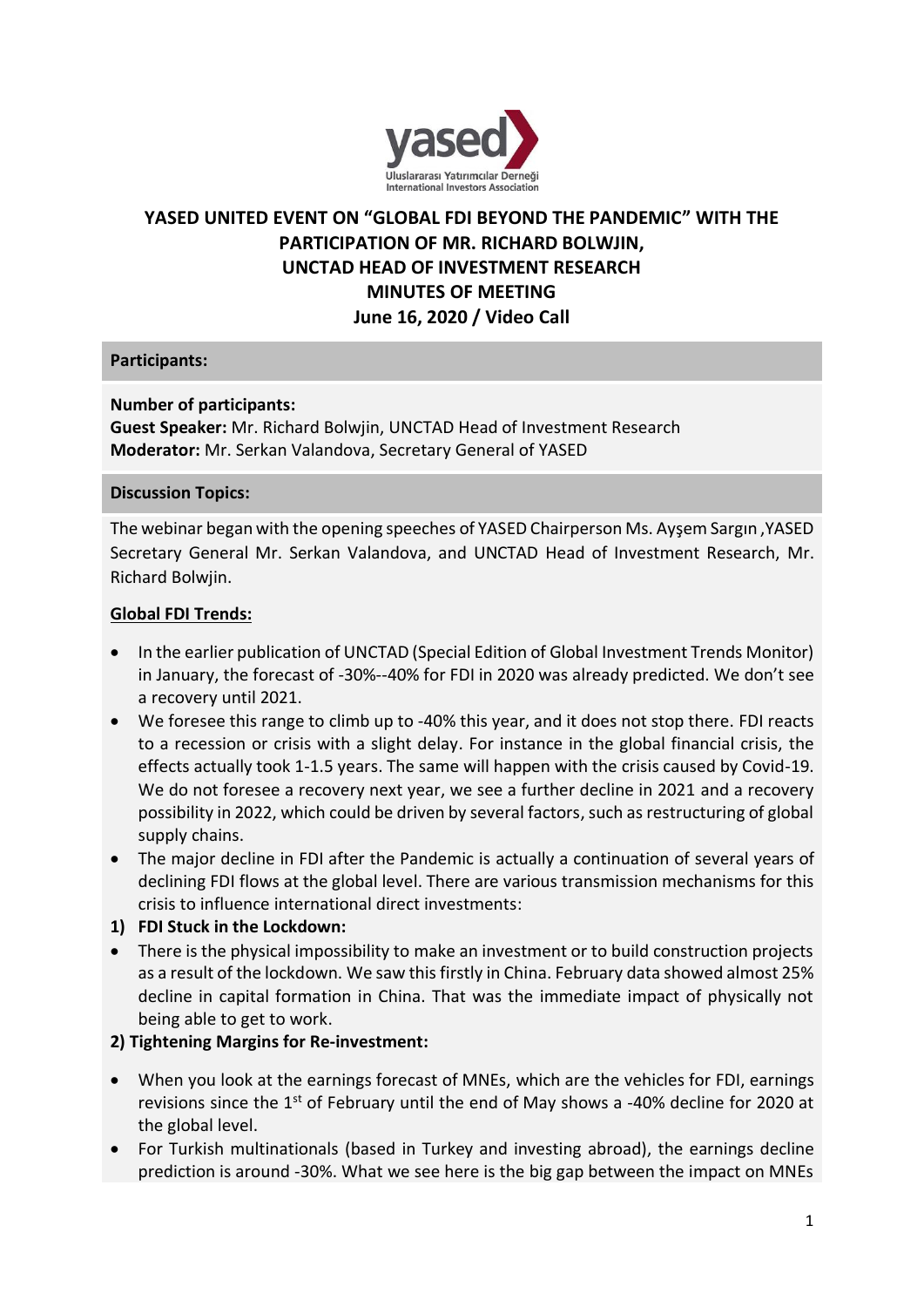and SMEs. MNEs have a bigger earnings revision but not a negative revision on average. This could be very different for smaller-medium size enterprises.

- Re-invested earnings make up 52% of FDI. This is actually why the impact of crisis usually appears after 1 year, but this time around, because of the physical impact of the Pandemic and because of the downwards earnings revisions, the impact will be immediately heavy in 2020 and continue in 2021.
- **3) New Investment Restrictions:**
- New investment restrictions were adopted especially in developed countries. Certain sensitive sectors have been the subject of new investment screening measures and blockages of M&As and/or slowdowns of approval mechanisms for M&As.
- **4) Long term Implications:**
- There is already a lot of talk about needs to increase supply chain resilience. The role of MNEs here is to create more resilient and diversified supply chains.
- There is also a part for the policy makers, and that is to bring some production home, especially in critical sectors for critical supplies (i.e pharmaceuticals, medical equipment, medical supplies, personal protection equipments).
- We have already seen measures introduced already regarding these but it should not stop at that. In other sectors we experienced productions stops because of supply shortages of electronic components or automotive components coming from factories abroad. The idea that regions around the world are highly dependent on continued supplies from abroad is going to change, which will have long term implications for the trade and investment policies at the global level.

### **Summary of 2019:**

#### **Global FDI flows**:

- Global FDI inflows increased marginally, by 3%. Most of this increase was driven by reversals of negative flows in a number of countries (i.e. Ireland, Switzerland).
- A number of countries in 2018 had extremely low FDI (negative flows) due to repatriations of reinvested earnings by United States multinationals but that trend got reversed in 2019 and that helped FDI to plateau in 2019. But this does not mean that a structural increase in investment in 2019 and an increase in productive investments because some of the largest economies saw a decline in FDI inflows (i.e. United States, Hong Kong China, Netherlands).

#### **Turkey:**

- Turkey had a decline of 35% in FDI inflows in 2019, which is after several years of weakening flows. (i.e. the overall decline since 2015 is more than 55%). However, over the 5 year period, greenfield investments held up better.
- The impact of the Pandemic on Turkey could be quite serious from the point of GVC participation. Global value chain intensive industries are an important feature of the FDI profile of Turkey, which makes Turkey relatively vulnerable to the impact of the Pandemic. The expected impact of the Pandemic by industry shows that services will be the most hard hit but services sector (leisure, tourism) covers a small part of FDI globally, which is the opposite for Turkey.
- More importantly, biggest impacts are on natural resources because of the dual shock both of the Pandemic and of the collapse in oil prices and the prices of other key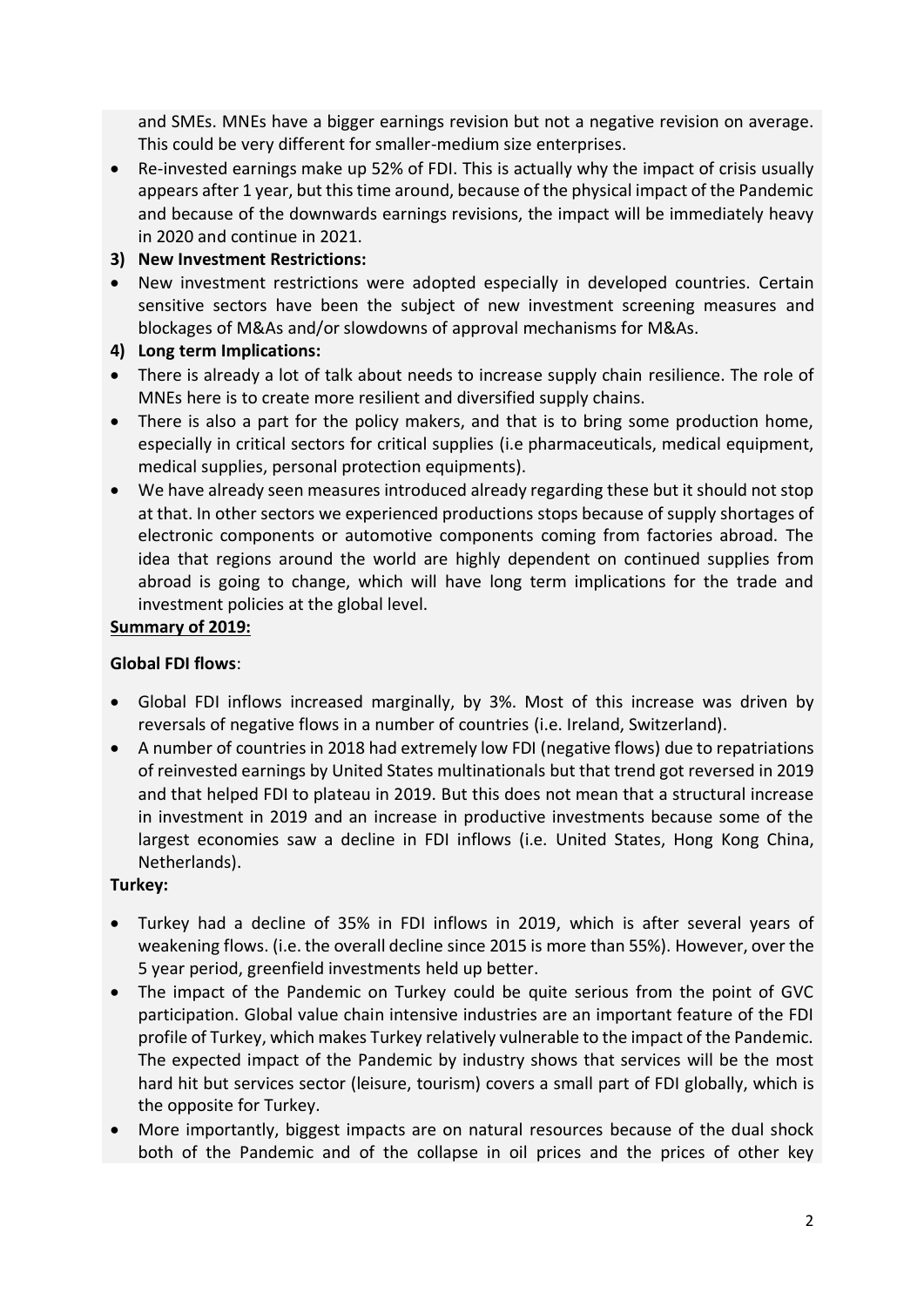commodities. The next most impacted industry is GVC intensive industries, especially automotive and electronics.

### **Greenfield Investments:**

• The largest three greenfield investments in Turkey in 2019 were in automotive and natural resources. Industry profile of investment in Turkey is relatively vulnerable to the impact of the Pandemic. The first quarter data of 2020 for Turkey shows the value of greenfield investment projects down to 75%. This is the first sign of a very significant impact on FDI in Turkey already.

### **Outward Investments:**

- Regarding outward investment in 2019, Japan had a significant increase last year. Most of that increase was due to one acquisition of a large pharmaceutical company buying a Japanese enterprise.
- Japan is the largest global international direct investor for the second year in a row. Chinese outward investment is on the decline because of discouraging policies by the Chinese government on outward investment.

### **Regional FDI Inflows:**

• Most of the increase in FDI inflows was recorded in Europe, mainly because of the increase in Ireland and Switzerland. Developing economies as a whole declined slightly, as well as in East and South-East Asia.

### **Where is International Production Going? International Production Beyond Covid-19:**

- This year's edition is the  $30<sup>th</sup>$  year edition of the World Investment Report. In the 30 year life span, we have seen itwo decades of rapid growth and one decade of stagnation.
- GVC share of trade stopped growing from its top level in 2007, 2008 , 2009 and 2010.
- In the 1990s the growth rates of FDI was over 15%, 8% in the 2000s and 0.8% in 2010s. There is a real stagnation taking place there. This applies to trade and GVCs, as well.

### **Trend That Will Influence the Next 10 Years:**

- The Covid-19 Pandemic arrived on top of 3 existing megatrends shaping international production. The key elements influencing global supply chains in regards to industrial revolution are: advanced robotics and robotics based automation, digitalization in the supply chain and 3D printing.
- Regarding policy and economic governance trends, already in the last decade we have seen an increase in economic nationalism, more interventionism in investment and trade policies and the trade war.
- There are also sustainability concerns with many new policies springing up around the world (green deals, policies aimed at reducing emissions, policies aimed at improving social and environmental impact on global supply chains). Many of these policies were already ongoing but now they are reaching the tipping point. We see the Corona virus Pandemic as a potential accelerator of the impact of the mentioned trends on international production.

#### **Four Trajectories:**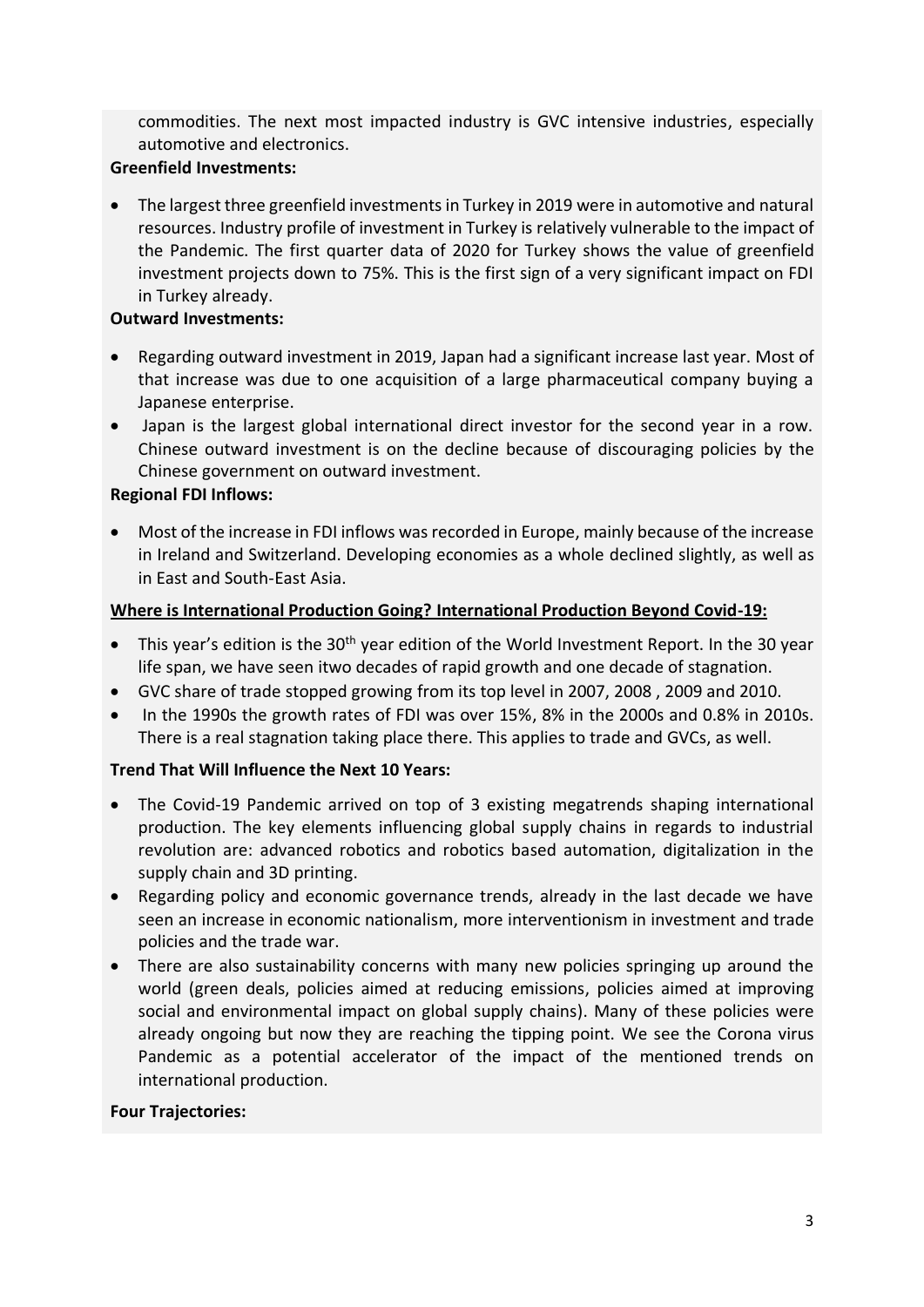- **Reshoring** and bringing home production in capital exporting developed market economies is one trajectory. Another one is **diversification**, the search for supply chain resilience and the search for new suppliers of goods.
- **Regionalization** and **replication** are the other two. **Replication** is the duplication of supply chains across different regions also for resilience purposes but also due to technology changes. These trajectories are differentiated by industry. For example, extractive industries and agro-based industries are heading towards regionalization. The same goes for regional processing industries., which are chemicals, food and beverage.
- High tech GVC industries (automotive, electronics) and lower tech GVC industries (apparel) will follow more the re-shoring near-shoring and diversification trends. Regarding regional hubs, we will see it amplify through the process of replication around the world.

### **Impact of the Four Trajectories:**

- The impact of **re-shoring** might lead to a possible shock of restructuring, including divestments, relocations, investment diversion and we have already seen some of this taking place in East Asia and South East Asia with investment and trade diversion going towards nearby countries with similar production structures and similar factors of productions.
- We see a shrinking pool of efficiency-seeking FDI's (greenfield investment and manufacturing). This is a problem for countries aiming to attract FDI in GVC intensive industries as part of their industrial development strategy.
- **Diversification** might lead to more platform based management of GVCs by MNEs; so an increased use of e-platforms to attract suppliers and through that have the MNEs have the ability to diversify supplies around the world. For countries, this means that there are going to be a lot more asset light investment. In fact, we don't see a long term structural decline in FDI after the Pandemic crisis, but much of that investment might be in intangibles, rather than in productive physical assets. There is likely to be a shift towards intangibles and services based global value chain investments.
- **Regionalization** is a potential opportunity. The shift from a shrinking pool of global efficiency seeking investments to an increasing pool of market seeking and resilience seeking investments is likely, which might yield opportunities for investment in the context of regionalization and near shoring trends. This implies getting closer to the big regional trading blocs. For Turkey that might be the EU.
- **Replication** is the small scale distributed manufacturing opportunity and this will lead to a shift from building big infrastructure (building large scale industrial zones) to attract FDI to smaller scale distributed manufacturing investments.

#### **Questions & Answers:**

**1) In the past year, as the gap between rates of return (ROI) of developed and developing countries closed, it was expected that developed countries will emerge as the competitors of developing countries. Do you think this trend is continuing and developing countries are in threat in terms of attracting FDI?** 

The perceived risk may become lower and lower as more developing countries become emerging markets and of course with the reduced perceived risk ROI tends to decrease. The huge availability of capital around the world is another thing to mention. These have all led to some convergence in the ROI, but unfortunately all this availability of capital isn't leading to a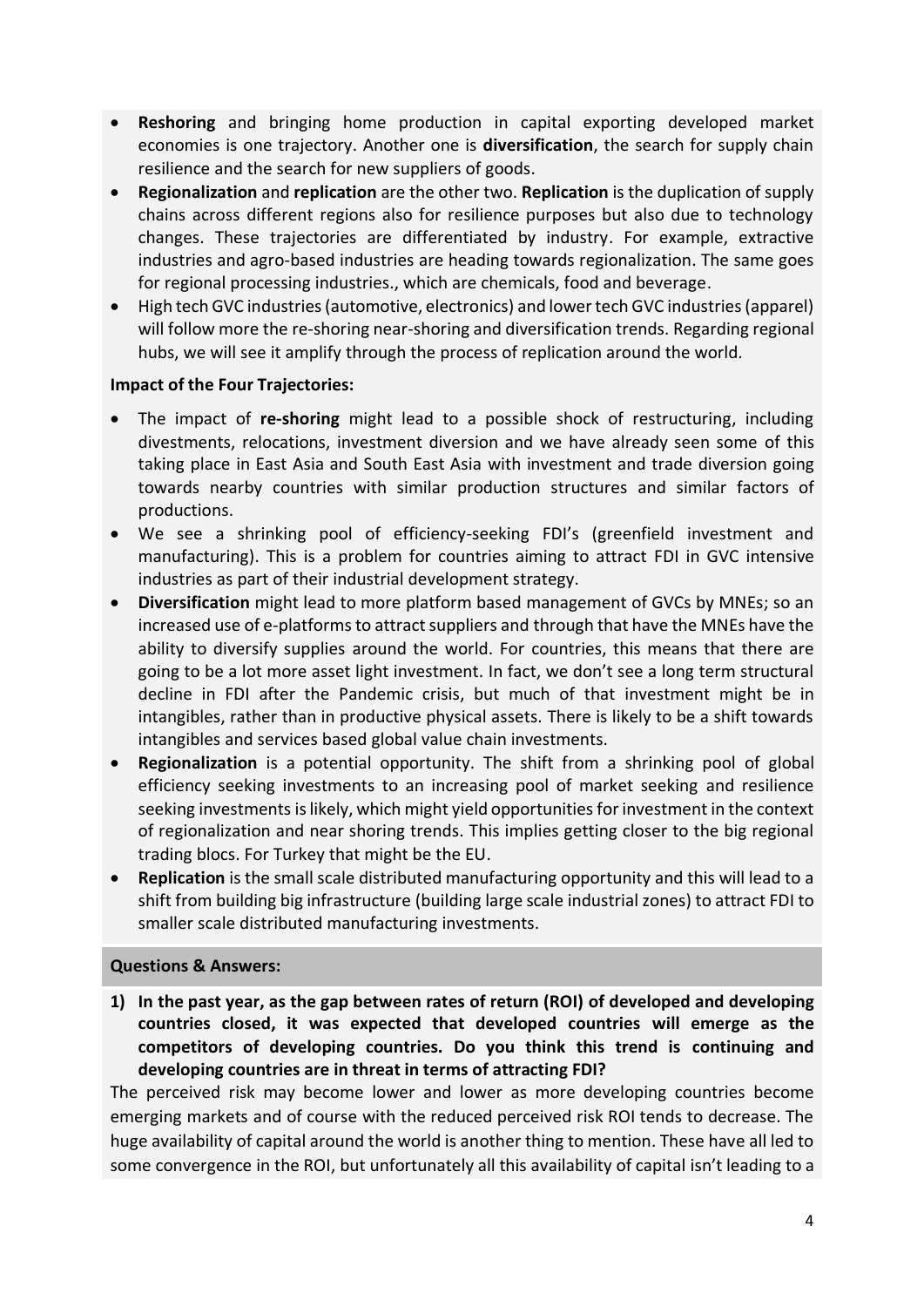big increase neither in investment in productive assets nor in investment in infrastructure or domestic services.

**2) In your presentation you stated that there is a 30% downwards revenue revision for companies. Are they the multinationals operating in Turkey?** 

We have done this analysis for the top 5000 multinationals based on their foreign assets, foreign employees and foreign sales. Those are the multinationals that set the trend, they account for the vast majority of global FDI (aside from financial services). Their earnings revisions are for their headquarters. The Turkish companies in that top 5000 multinationals have a downward revision of 30% and that has bigger implications for outward investment from Turkey.

**3) You also talked about the increasing autonomy in world economies, in terms of bringing production home. You also names some critical sectors that the production is going to be carried back or extended at home for many countries. This brings us to the issue of what is happening in China. China was the first country to enter the Pandemic but also the first to get out. Based on your analysis, is China coming back stronger?** 

It is very difficult to predict. China had a big drop in capital expenditures in the first quarter and had a relatively limited drop in FDI (15% of decline in FDI in the first quarter). However, our projections show that FDI will drop significantly in China this year. It is really hard to forecast the Chinese economy due to its huge market size, it will always be a huge magnet for FDI, but it might change in nature. It might be less GVC FDI both because of the Pandemic and because of the trade tensions around the world. It might be more market seeking FDI but China will continue to be a magnet for new investment. However, FDI to China has to come from somewhere and with the huge impact on multinationals in the major investor countries in China, it is very hard to say that they will keep up investment flows as much as they have in the last few years. China reached a record inflow level again in 2019 but we do expect there to be a decline this year, keeping in mind the 15% decline in the first quarter of 2020.

**4) Regarding the nature of the competition for FDI, we observed that many Investment Promotion Agencies of countries are increasing the pace of their activities lately but with budgetary constraints, what will be the winner moves to attract FDI? You already named some of them like special economic zones but when we consider the budgetary** 

**constraints of developing countries, what can be the winner moves to attract more FDI?** With the Turkish investment profile, with a significant reliance on GVC intense industries, one key element is to make an assessment of the vulnerability of existing investment to the crisis and to the re-shoring trend or to any of the other four trajectories. What does the investment portfolio in Turkey really look like should we place it next to the expected trajectories we project for the next 10 years. This will really focus the attention of investment authorities and special economic zone authorities on where the action should be in terms of retention strategies. When it comes to attracting new investments, same assessment will apply there. What are the type of industries and type of activities that still has sizeable opportunities and what are the determinants or the prerequisites that we need to put in place to continue to attract investment. For example, for the diversification trend, it is very much driven by the digitalization of global supply chain and to be able to compete in that area, you need strong and technologically capable small and medium-sized enterprises, the digital infrastructure to